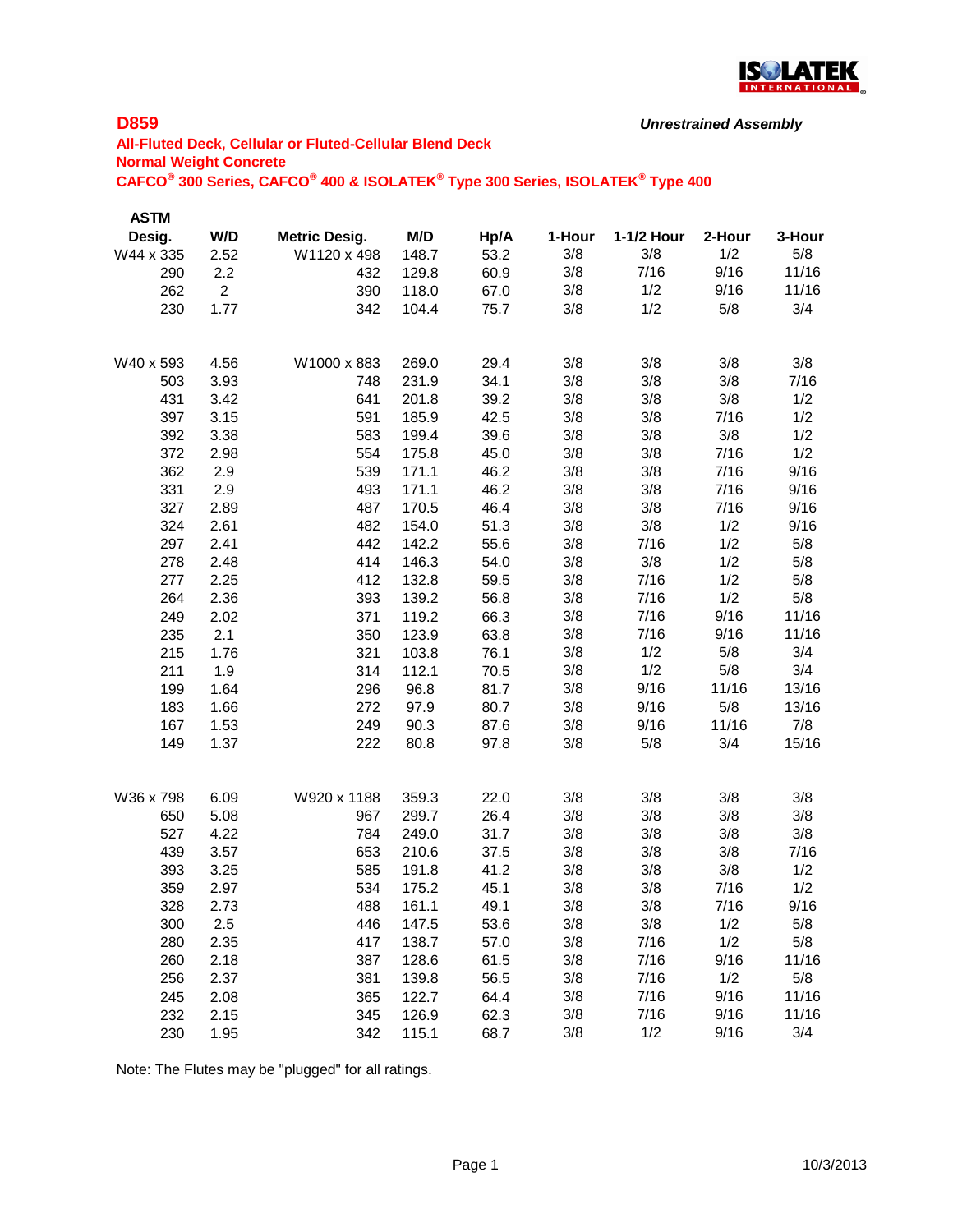

```
Unrestrained Assembly
```
# **All-Fluted Deck, Cellular or Fluted-Cellular Blend Deck Normal Weight Concrete CAFCO® 300 Series, CAFCO® 400 & ISOLATEK® Type 300 Series, ISOLATEK® Type 400**

| <b>ASTM</b> |      |                      |       |       |        |            |        |              |
|-------------|------|----------------------|-------|-------|--------|------------|--------|--------------|
| Desig.      | W/D  | <b>Metric Desig.</b> | M/D   | Hp/A  | 1-Hour | 1-1/2 Hour | 2-Hour | 3-Hour       |
| W36 x 210   | 1.96 | W920 x 313           | 115.6 | 68.4  | 3/8    | 1/2        | 9/16   | 3/4          |
| 194         | 1.81 | 289                  | 106.8 | 74.0  | 3/8    | 1/2        | 5/8    | 3/4          |
| 182         | 1.72 | 271                  | 101.5 | 77.9  | 3/8    | 1/2        | 5/8    | 13/16        |
| 170         | 1.6  | 253                  | 94.4  | 83.7  | 3/8    | 9/16       | 11/16  | 13/16        |
| 160         | 1.51 | 238                  | 89.1  | 88.7  | 3/8    | 9/16       | 11/16  | 7/8          |
| 150         | 1.43 | 223                  | 84.4  | 93.7  | 3/8    | 5/8        | 3/4    | 7/8          |
| 135         | 1.29 | 201                  | 76.1  | 103.9 | 3/8    | 5/8        | 3/4    | 15/16        |
| W33 x 387   | 3.31 | W840 x 576           | 195.3 | 40.5  | 3/8    | 3/8        | 3/8    | 1/2          |
| 354         | 3.05 | 527                  | 180.0 | 43.9  | 3/8    | 3/8        | 7/16   | 1/2          |
| 318         | 2.77 | 473                  | 163.4 | 48.4  | 3/8    | 3/8        | 7/16   | 9/16         |
| 291         | 2.55 | 433                  | 150.5 | 52.5  | 3/8    | 3/8        | 1/2    | 9/16         |
| 263         | 2.33 | 392                  | 137.5 | 57.5  | 3/8    | 7/16       | 1/2    | 5/8          |
| 241         | 2.13 | 359                  | 125.7 | 62.9  | 3/8    | 7/16       | 9/16   | 11/16        |
| 221         | 1.97 | 329                  | 116.2 | 68.0  | 3/8    | 1/2        | 9/16   | 11/16        |
| 201         | 1.79 | 299                  | 105.6 | 74.9  | 3/8    | 1/2        | 5/8    | 3/4          |
| 169         | 1.7  | 251                  | 100.3 | 78.8  | 3/8    | 1/2        | 5/8    | 13/16        |
| 152         | 1.53 | 226                  | 90.3  | 87.6  | 3/8    | 9/16       | 11/16  | 7/8          |
| 141         | 1.43 | 210                  | 84.4  | 93.7  | 3/8    | 5/8        | 3/4    | 7/8          |
| 130         | 1.32 | 193                  | 77.9  | 101.5 | 3/8    | 5/8        | 3/4    | 15/16        |
| 118         | 1.21 | 176                  | 71.4  | 110.7 | 7/16   | 11/16      | 13/16  | 1            |
| W30 x 391   | 3.59 | W760 x 582           | 211.8 | 37.3  | 3/8    | 3/8        | 3/8    | 7/16         |
| 357         | 3.31 | 531                  | 195.3 | 40.5  | 3/8    | 3/8        | 3/8    | 1/2          |
| 326         | 3.05 | 484                  | 180.0 | 43.9  | 3/8    | 3/8        | 7/16   | 1/2          |
| 292         | 2.73 | 434                  | 161.1 | 49.1  | 3/8    | 3/8        | 7/16   | 9/16         |
| 261         | 2.46 | 389                  | 145.1 | 54.5  | 3/8    | 3/8        | 1/2    | 5/8          |
| 235         | 2.24 | 350                  | 132.2 | 59.8  | 3/8    | 7/16       | 1/2    | 5/8          |
| 211         | 2.01 | 314                  | 118.6 | 66.7  | 3/8    | 1/2        | 9/16   | 11/16        |
| 191         | 1.85 | 284                  | 109.2 | 72.4  | 3/8    | 1/2        | 5/8    | 3/4          |
| 173         | 1.66 | 257                  | 97.9  | 80.7  | 3/8    | 9/16       | 5/8    | 13/16        |
| 148         | 1.64 | 220                  | 96.8  | 81.7  | 3/8    | 9/16       | 11/16  | 13/16        |
| 132         | 1.47 | 196                  | 86.7  | 91.1  | 3/8    | 9/16       | 11/16  | 7/8          |
| 124         | 1.39 | 185                  | 82.0  | 96.4  | 3/8    | 5/8        | 3/4    | 15/16        |
| 116         | 1.3  | 173                  | 76.7  | 103.1 | 3/8    | 5/8        | 3/4    | 15/16        |
| 108         | 1.21 | 161                  | 71.4  | 110.7 | 7/16   | 11/16      | 13/16  | $\mathbf{1}$ |
| 99          | 1.12 | 147                  | 66.1  | 119.6 | 7/16   | 11/16      | 7/8    | $1 - 1/16$   |
| 90          | 1.02 | 134                  | 60.2  | 131.4 | 7/16   | 3/4        | 7/8    | $1 - 1/8$    |
| W27 x 539   | 5.08 | W690 x 802           | 299.7 | 26.4  | 3/8    | 3/8        | 3/8    | 3/8          |
| 368         | 3.64 | 548                  | 214.8 | 36.8  | 3/8    | 3/8        | 3/8    | 7/16         |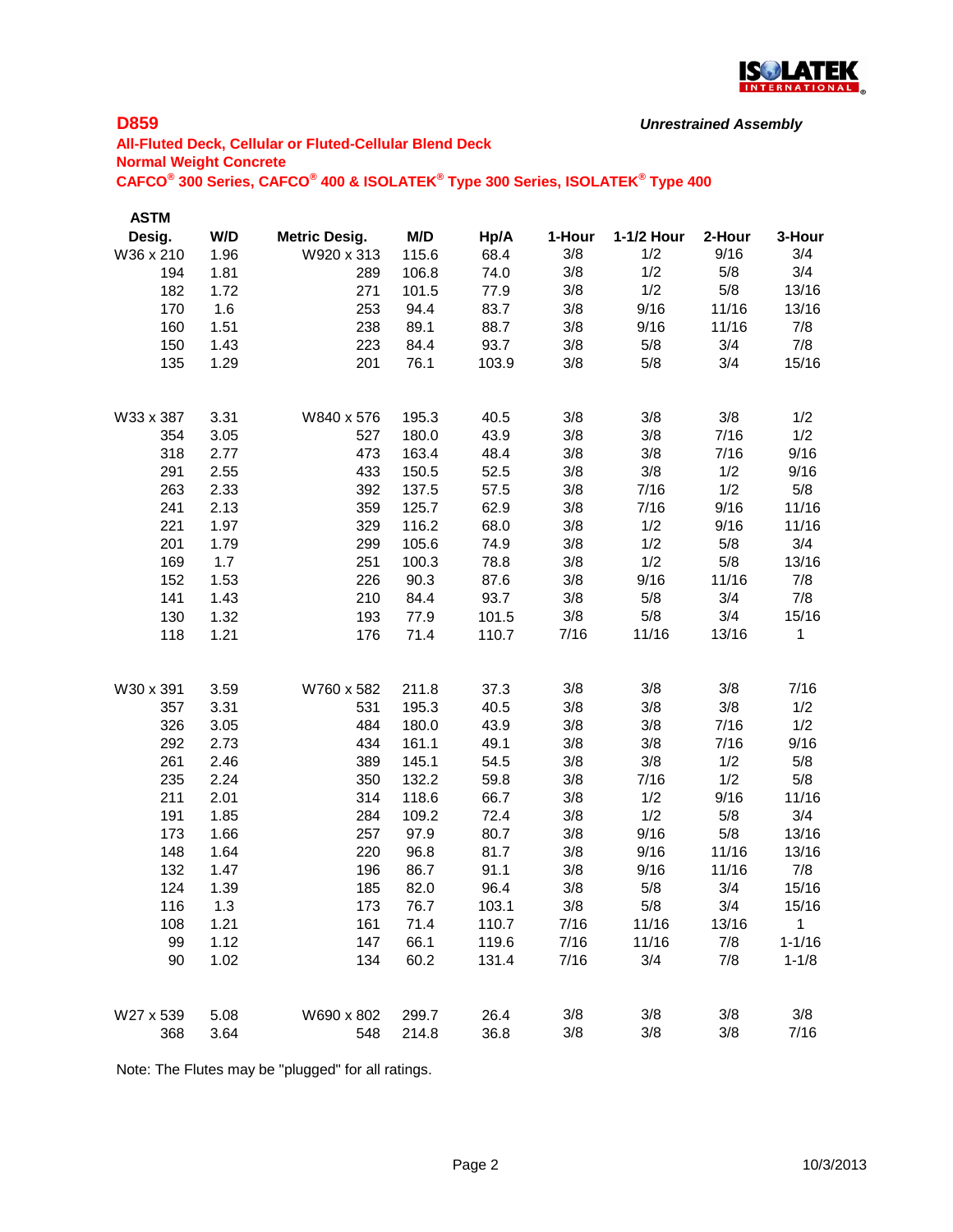

```
Unrestrained Assembly
```
# **All-Fluted Deck, Cellular or Fluted-Cellular Blend Deck Normal Weight Concrete CAFCO® 300 Series, CAFCO® 400 & ISOLATEK® Type 300 Series, ISOLATEK® Type 400**

| <b>ASTM</b> |      |                      |       |       |        |            |        |            |
|-------------|------|----------------------|-------|-------|--------|------------|--------|------------|
| Desig.      | W/D  | <b>Metric Desig.</b> | M/D   | Hp/A  | 1-Hour | 1-1/2 Hour | 2-Hour | 3-Hour     |
| W27 x 336   | 3.36 | W690 x 500           | 198.2 | 39.9  | 3/8    | 3/8        | 3/8    | 1/2        |
| 307         | 3.11 | 457                  | 183.5 | 43.1  | 3/8    | 3/8        | 7/16   | 1/2        |
| 281         | 2.86 | 418                  | 168.7 | 46.8  | 3/8    | 3/8        | 7/16   | 9/16       |
| 258         | 2.64 | 384                  | 155.8 | 50.8  | 3/8    | 3/8        | 7/16   | 9/16       |
| 235         | 2.43 | 350                  | 143.4 | 55.1  | 3/8    | 7/16       | 1/2    | 5/8        |
| 217         | 2.26 | 323                  | 133.3 | 59.3  | 3/8    | 7/16       | 1/2    | 5/8        |
| 194         | 2.03 | 289                  | 119.8 | 66.0  | 3/8    | 7/16       | 9/16   | 11/16      |
| 178         | 1.87 | 265                  | 110.3 | 71.6  | 3/8    | 1/2        | 5/8    | 3/4        |
| 161         | 1.7  | 240                  | 100.3 | 78.8  | 3/8    | 1/2        | 5/8    | 13/16      |
| 146         | 1.55 | 217                  | 91.5  | 86.4  | 3/8    | 9/16       | 11/16  | 7/8        |
| 129         | 1.56 | 192                  | 92.0  | 85.9  | 3/8    | 9/16       | 11/16  | 7/8        |
| 114         | 1.39 | 170                  | 82.0  | 96.4  | 3/8    | 5/8        | 3/4    | 15/16      |
| 102         | 1.24 | 152                  | 73.2  | 108.1 | 7/16   | 5/8        | 13/16  | 1          |
| 94          | 1.15 | 140                  | 67.9  | 116.5 | 7/16   | 11/16      | 13/16  | $1 - 1/16$ |
| 84          | 1.03 | 125                  | 60.8  | 130.1 | 7/16   | 3/4        | 7/8    | $1 - 1/8$  |
| W24 x 370   | 3.98 | W610 x 551           | 234.8 | 33.7  | 3/8    | 3/8        | 3/8    | 7/16       |
| 335         | 3.66 | 498                  | 215.9 | 36.6  | 3/8    | 3/8        | 3/8    | 7/16       |
| 306         | 3.37 | 455                  | 198.8 | 39.8  | 3/8    | 3/8        | 3/8    | 1/2        |
| 279         | 3.11 | 415                  | 183.5 | 43.1  | 3/8    | 3/8        | 7/16   | 1/2        |
| 250         | 2.81 | 372                  | 165.8 | 47.7  | 3/8    | 3/8        | 7/16   | 9/16       |
| 229         | 2.6  | 341                  | 153.4 | 51.5  | 3/8    | 3/8        | 1/2    | 9/16       |
| 207         | 2.36 | 307                  | 139.2 | 56.8  | 3/8    | 7/16       | 1/2    | 5/8        |
| 192         | 2.2  | 285                  | 129.8 | 60.9  | 3/8    | 7/16       | 9/16   | 11/16      |
| 176         | 2.03 | 262                  | 119.8 | 66.0  | 3/8    | 7/16       | 9/16   | 11/16      |
| 162         | 1.88 | 241                  | 110.9 | 71.3  | 3/8    | 1/2        | 5/8    | 3/4        |
| 146         | 1.7  | 217                  | 100.3 | 78.8  | 3/8    | 1/2        | 5/8    | 13/16      |
| 131         | 1.54 | 195                  | 90.9  | 87.0  | 3/8    | 9/16       | 11/16  | 7/8        |
| 117         | 1.38 | 174                  | 81.4  | 97.1  | 3/8    | 5/8        | 3/4    | 15/16      |
| 104         | 1.24 | 155                  | 73.2  | 108.1 | 7/16   | 5/8        | 13/16  | 1          |
| 103         | 1.4  | 153                  | 82.6  | 95.7  | 3/8    | 5/8        | 3/4    | 15/16      |
| 94          | 1.28 | 140                  | 75.5  | 104.7 | 3/8    | 5/8        | 3/4    | 15/16      |
| 84          | 1.15 | 125                  | 67.9  | 116.5 | 7/16   | 11/16      | 13/16  | $1 - 1/16$ |
| 76          | 1.05 | 113                  | 62.0  | 127.6 | 7/16   | 3/4        | 7/8    | $1 - 1/8$  |
| 68          | 0.94 | 101                  | 55.5  | 142.5 | 1/2    | 3/4        | 15/16  | $1 - 3/16$ |
| 62          | 0.93 | 92                   | 54.9  | 144.1 | 1/2    | 3/4        | 15/16  | $1 - 3/16$ |
| 55          | 0.82 | 82                   | 48.4  | 163.4 | 1/2    | 13/16      | 1      | $1 - 1/4$  |
| W21 x 201   | 2.5  | W530 x 300           | 147.5 | 53.6  | 3/8    | 3/8        | 1/2    | 5/8        |
| 182         | 2.28 | 272                  | 134.5 | 58.8  | 3/8    | 7/16       | 1/2    | 5/8        |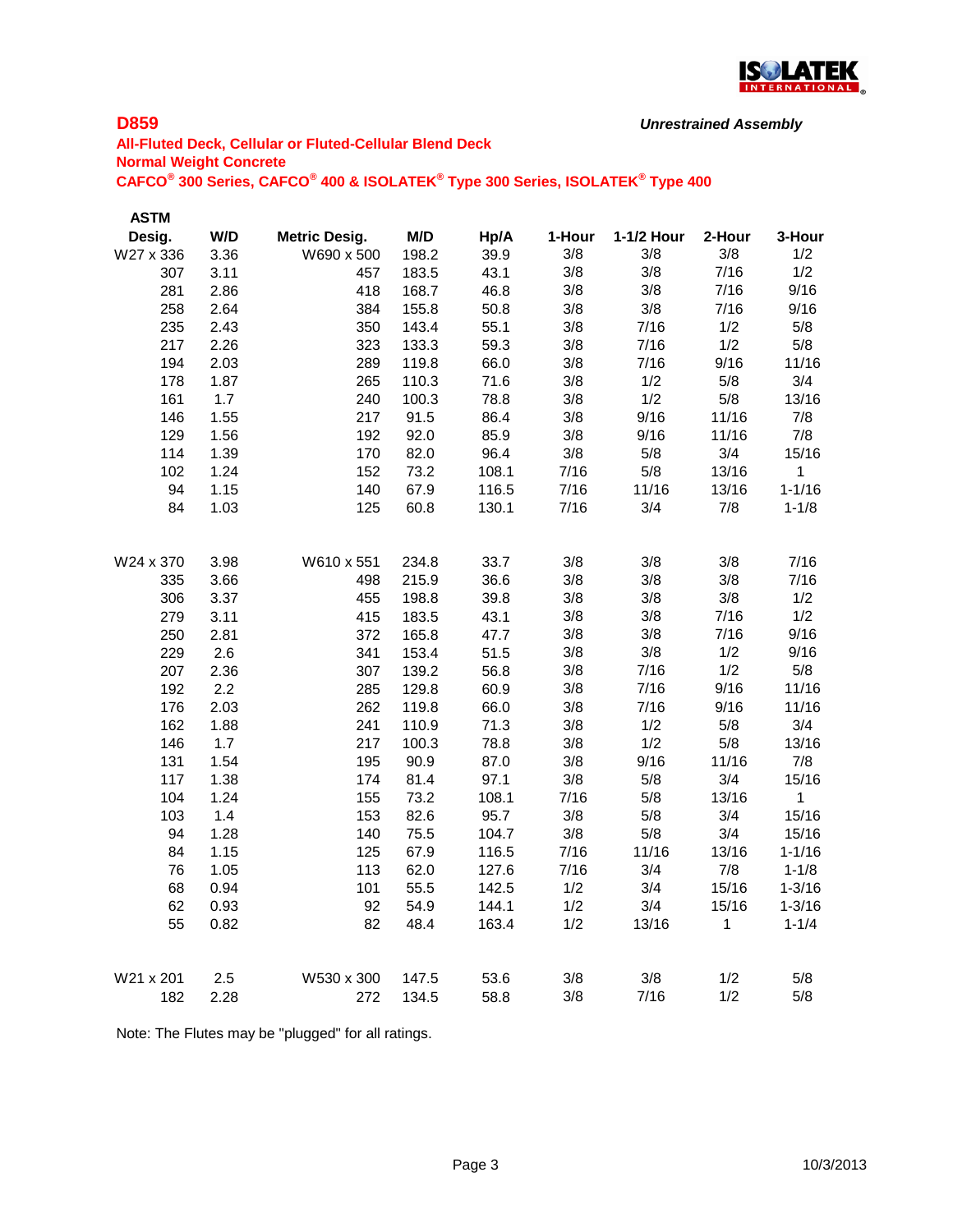

```
Unrestrained Assembly
```
# **All-Fluted Deck, Cellular or Fluted-Cellular Blend Deck Normal Weight Concrete CAFCO® 300 Series, CAFCO® 400 & ISOLATEK® Type 300 Series, ISOLATEK® Type 400**

| <b>ASTM</b> |      |                      |       |       |        |            |            |                    |
|-------------|------|----------------------|-------|-------|--------|------------|------------|--------------------|
| Desig.      | W/D  | <b>Metric Desig.</b> | M/D   | Hp/A  | 1-Hour | 1-1/2 Hour | 2-Hour     | 3-Hour             |
| W21 x 166   | 2.09 | W530 x 248           | 123.3 | 64.1  | 3/8    | 7/16       | 9/16       | 11/16              |
| 147         | 1.87 | 219                  | 110.3 | 71.6  | 3/8    | 1/2        | 5/8        | 3/4                |
| 132         | 1.68 | 196                  | 99.1  | 79.8  | 3/8    | 9/16       | 5/8        | 13/16              |
| 122         | 1.57 | 182                  | 92.6  | 85.3  | 3/8    | 9/16       | 11/16      | 13/16              |
| 111         | 1.43 | 165                  | 84.4  | 93.7  | 3/8    | 5/8        | 3/4        | 7/8                |
| 101         | 1.3  | 150                  | 76.7  | 103.1 | 3/8    | 5/8        | 3/4        | 15/16              |
| 93          | 1.4  | 138                  | 82.6  | 95.7  | 3/8    | 5/8        | 3/4        | 15/16              |
| 83          | 1.26 | 123                  | 74.3  | 106.3 | 7/16   | 5/8        | 13/16      | 1                  |
| 73          | 1.11 | 109                  | 65.5  | 120.7 | 7/16   | 11/16      | 7/8        | $1 - 1/16$         |
| 68          | 1.04 | 101                  | 61.4  | 128.8 | 7/16   | 3/4        | 7/8        | $1 - 1/8$          |
| 62          | 0.95 | 92                   | 56.1  | 141.0 | 1/2    | 3/4        | 15/16      | $1 - 3/16$         |
| 57          | 0.95 | 85                   | 56.1  | 141.0 | 1/2    | 3/4        | 15/16      | $1 - 3/16$         |
| 55          | 0.85 | 82                   | 50.2  | 157.6 | 1/2    | 13/16      | 1          | $1 - 1/4$          |
| 50          | 0.83 | 74                   | 49.0  | 161.4 | 1/2    | 13/16      | 1          | $1 - 1/4$          |
| 48          | 0.75 | 72                   | 44.3  | 178.6 | 9/16   | 7/8        | $1 - 1/16$ | $1 - 5/16$         |
| 44          | 0.74 | 66                   | 43.7  | 181.1 | 9/16   | 7/8        | $1 - 1/16$ | $1 - 3/8$          |
| W18 x 175   | 2.46 | W460 x 260           | 145.1 | 54.5  | 3/8    | 3/8        | 1/2        | 5/8                |
| 158         | 2.24 | 235                  | 132.2 | 59.8  | 3/8    | 7/16       | 1/2        | 5/8                |
| 143         | 2.05 | 213                  | 121.0 | 65.4  | 3/8    | 7/16       | 9/16       | 11/16              |
| 130         | 1.88 | 193                  | 110.9 | 71.3  | 3/8    | 1/2        | 5/8        | 3/4                |
| 119         | 1.72 | 177                  | 101.5 | 77.9  | 3/8    | 1/2        | 5/8        | 13/16              |
| 106         | 1.55 | 158                  | 91.5  | 86.4  | 3/8    | 9/16       | 11/16      | 7/8                |
| 97          | 1.42 | 144                  | 83.8  | 94.4  | 3/8    | 5/8        | 3/4        | 7/8                |
| 86          | 1.27 | 128                  | 74.9  | 105.5 | 7/16   | 5/8        | 13/16      | 1                  |
| 76          | 1.13 | 113                  | 66.7  | 118.6 | 7/16   | 11/16      | 7/8        | $1 - 1/16$         |
| 71          | 1.22 | 106                  | 72.0  | 109.8 | 7/16   | 11/16      | 13/16      | 1                  |
| 65          | 1.13 | 97                   | 66.7  | 118.6 | 7/16   | 11/16      | 7/8        | $1 - 1/16$         |
| 60          | 1.04 | 89                   | 61.4  | 128.8 | 7/16   | 3/4        | 7/8        | $1 - 1/8$          |
| 55          | 0.96 | 82                   | 56.6  | 139.6 | 1/2    | 3/4        | 15/16      | $1 - 3/16$         |
| 50          | 0.88 | 74                   | 51.9  | 152.3 | 1/2    | 13/16      | 1          | $1 - 1/4$          |
| 46          | 0.87 | 68                   | 51.3  | 154.0 | 1/2    | 13/16      | 1          | $1 - 1/4$          |
| 40          | 0.76 | 60                   | 44.8  | 176.3 | 9/16   | 7/8        | $1 - 1/16$ | $1 - 5/16$         |
| 35          | 0.67 | 52                   | 39.5  | 200.0 | 9/16   | 15/16      | $1 - 1/8$  | $1 - 7/16$         |
| W16 x 100   | 1.59 | W410 x 149           | 93.8  |       | 3/8    | 9/16       | 11/16      | 13/16              |
|             | 1.43 |                      |       | 84.3  | 3/8    | 5/8        | 3/4        |                    |
| 89          |      | 132                  | 84.4  | 93.7  |        | 5/8        |            | 7/8<br>$\mathbf 1$ |
| 77          | 1.25 | 114                  | 73.8  | 107.2 | 7/16   |            | 13/16      |                    |
| 67          | 1.09 | 100                  | 64.3  | 122.9 | 7/16   | 11/16      | 7/8        | $1 - 1/16$         |
| 57          | 1.09 | 85                   | 64.3  | 122.9 | 7/16   | 11/16      | 7/8        | $1 - 1/16$         |
| 50          | 0.96 | 74                   | 56.6  | 139.6 | 1/2    | 3/4        | 15/16      | $1 - 3/16$         |
| 45          | 0.87 | 67                   | 51.3  | 154.0 | 1/2    | 13/16      | 1          | $1 - 1/4$          |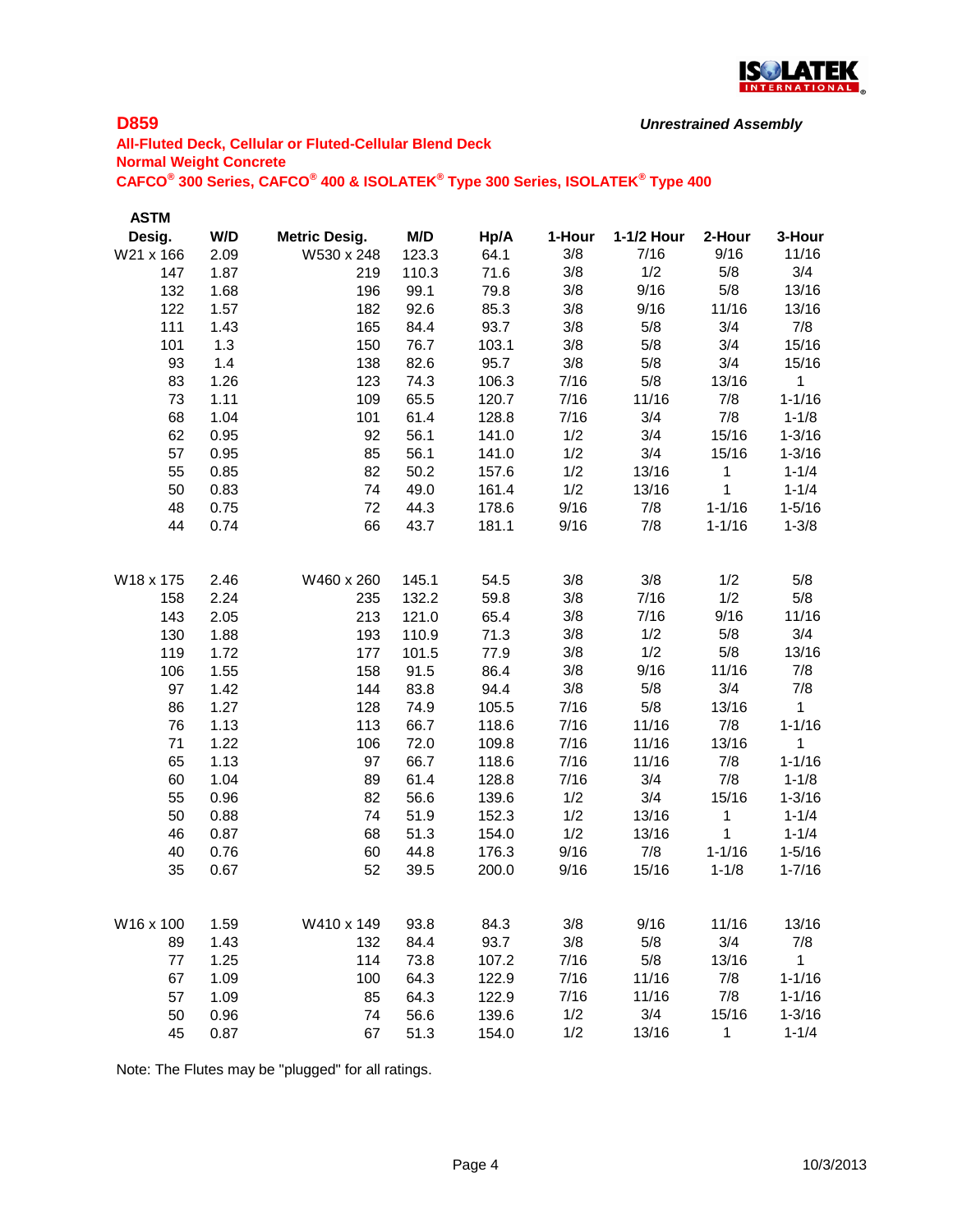

```
Unrestrained Assembly
```
# **All-Fluted Deck, Cellular or Fluted-Cellular Blend Deck Normal Weight Concrete CAFCO® 300 Series, CAFCO® 400 & ISOLATEK® Type 300 Series, ISOLATEK® Type 400**

| ASTM      |      |                      |       |       |        |            |            |            |
|-----------|------|----------------------|-------|-------|--------|------------|------------|------------|
| Desig.    | W/D  | <b>Metric Desig.</b> | M/D   | Hp/A  | 1-Hour | 1-1/2 Hour | 2-Hour     | 3-Hour     |
| W16 x 40  | 0.78 | W410 x 60            | 46.0  | 171.8 | 9/16   | 7/8        | $1 - 1/16$ | $1 - 5/16$ |
| 36        | 0.7  | 53                   | 41.3  | 191.4 | 9/16   | 15/16      | $1 - 1/8$  | $1 - 3/8$  |
| 31        | 0.66 | 46                   | 38.9  | 203.0 | 9/16   | 15/16      | $1 - 1/8$  | $1 - 7/16$ |
| 26        | 0.55 | 39                   | 32.5  | 243.6 | 5/8    | 1          | $1 - 1/4$  | $1 - 9/16$ |
| W14 x 808 | 8.75 | W360 x 1202          | 516.3 | 15.3  | 3/8    | 3/8        | 3/8        | 3/8        |
| 730       | 8.08 | 1086                 | 476.7 | 16.6  | 3/8    | 3/8        | 3/8        | 3/8        |
| 665       | 7.49 | 990                  | 441.9 | 17.9  | 3/8    | 3/8        | 3/8        | 3/8        |
| 605       | 6.96 | 900                  | 410.6 | 19.3  | 3/8    | 3/8        | 3/8        | 3/8        |
| 550       | 6.43 | 818                  | 379.4 | 20.8  | 3/8    | 3/8        | 3/8        | 3/8        |
| 500       | 5.95 | 744                  | 351.1 | 22.5  | 3/8    | 3/8        | 3/8        | 3/8        |
| 455       | 5.53 | 677                  | 326.3 | 24.2  | 3/8    | 3/8        | 3/8        | 3/8        |
| 426       | 5.21 | 634                  | 307.4 | 25.7  | 3/8    | 3/8        | 3/8        | 3/8        |
| 398       | 4.93 | 592                  | 290.9 | 27.2  | 3/8    | 3/8        | 3/8        | 3/8        |
| 370       | 4.63 | 551                  | 273.2 | 28.9  | 3/8    | 3/8        | 3/8        | 3/8        |
| 342       | 4.32 | 509                  | 254.9 | 31.0  | 3/8    | 3/8        | 3/8        | 3/8        |
| 311       | 3.98 | 463                  | 234.8 | 33.7  | 3/8    | 3/8        | 3/8        | 7/16       |
| 283       | 3.66 | 421                  | 215.9 | 36.6  | 3/8    | 3/8        | 3/8        | 7/16       |
| 257       | 3.36 | 382                  | 198.2 | 39.9  | 3/8    | 3/8        | 3/8        | 1/2        |
| 233       | 3.08 | 347                  | 181.7 | 43.5  | 3/8    | 3/8        | 7/16       | 1/2        |
| 211       | 2.81 | 314                  | 165.8 | 47.7  | 3/8    | 3/8        | 7/16       | 9/16       |
| 193       | 2.6  | 287                  | 153.4 | 51.5  | 3/8    | 3/8        | 1/2        | 9/16       |
| 176       | 2.38 | 262                  | 140.4 | 56.3  | 3/8    | 7/16       | 1/2        | 5/8        |
| 159       | 2.16 | 237                  | 127.4 | 62.0  | 3/8    | 7/16       | 9/16       | 11/16      |
| 145       | 1.99 | 216                  | 117.4 | 67.3  | 3/8    | 1/2        | 9/16       | 11/16      |
| 132       | 1.89 | 196                  | 111.5 | 70.9  | 3/8    | 1/2        | 5/8        | 3/4        |
| 120       | 1.71 | 179                  | 100.9 | 78.4  | 3/8    | 1/2        | 5/8        | 13/16      |
| 109       | 1.57 | 162                  | 92.6  | 85.3  | 3/8    | 9/16       | 11/16      | 13/16      |
| 99        | 1.43 | 147                  | 84.4  | 93.7  | 3/8    | 5/8        | 3/4        | 7/8        |
| 90        | 1.31 | 134                  | 77.3  | 102.3 | 3/8    | 5/8        | 3/4        | 15/16      |
| 82        | 1.45 | 122                  | 85.6  | 92.4  | 3/8    | 9/16       | 3/4        | 7/8        |
| 74        | 1.32 | 110                  | 77.9  | 101.5 | 3/8    | 5/8        | 3/4        | 15/16      |
| 68        | 1.22 | 101                  | 72.0  | 109.8 | 7/16   | 11/16      | 13/16      | 1          |
| 61        | 1.1  | 91                   | 64.9  | 121.8 | 7/16   | 11/16      | 7/8        | $1 - 1/16$ |
| 53        | 1.06 | 79                   | 62.5  | 126.4 | 7/16   | 3/4        | 7/8        | $1 - 1/16$ |
| 48        | 0.97 | 72                   | 57.2  | 138.1 | 1/2    | 3/4        | 15/16      | $1 - 1/8$  |
| 43        | 0.87 | 64                   | 51.3  | 154.0 | 1/2    | 13/16      | 1          | $1 - 1/4$  |
| 38        | 0.8  | 57                   | 47.2  | 167.5 | 9/16   | 7/8        | $1 - 1/16$ | $1 - 5/16$ |
| 34        | 0.72 | 51                   | 42.5  | 186.1 | 9/16   | 7/8        | $1 - 1/8$  | $1 - 3/8$  |
| 30        | 0.64 | 45                   | 37.8  | 209.3 | 5/8    | 15/16      | $1 - 3/16$ | $1 - 7/16$ |
| 26        | 0.62 | 39                   | 36.6  | 216.1 | 5/8    | 1          | $1 - 3/16$ | $1 - 1/2$  |
| 22        | 0.53 | 33                   | 31.3  | 252.8 | 5/8    | $1 - 1/16$ | $1 - 1/4$  | $1 - 9/16$ |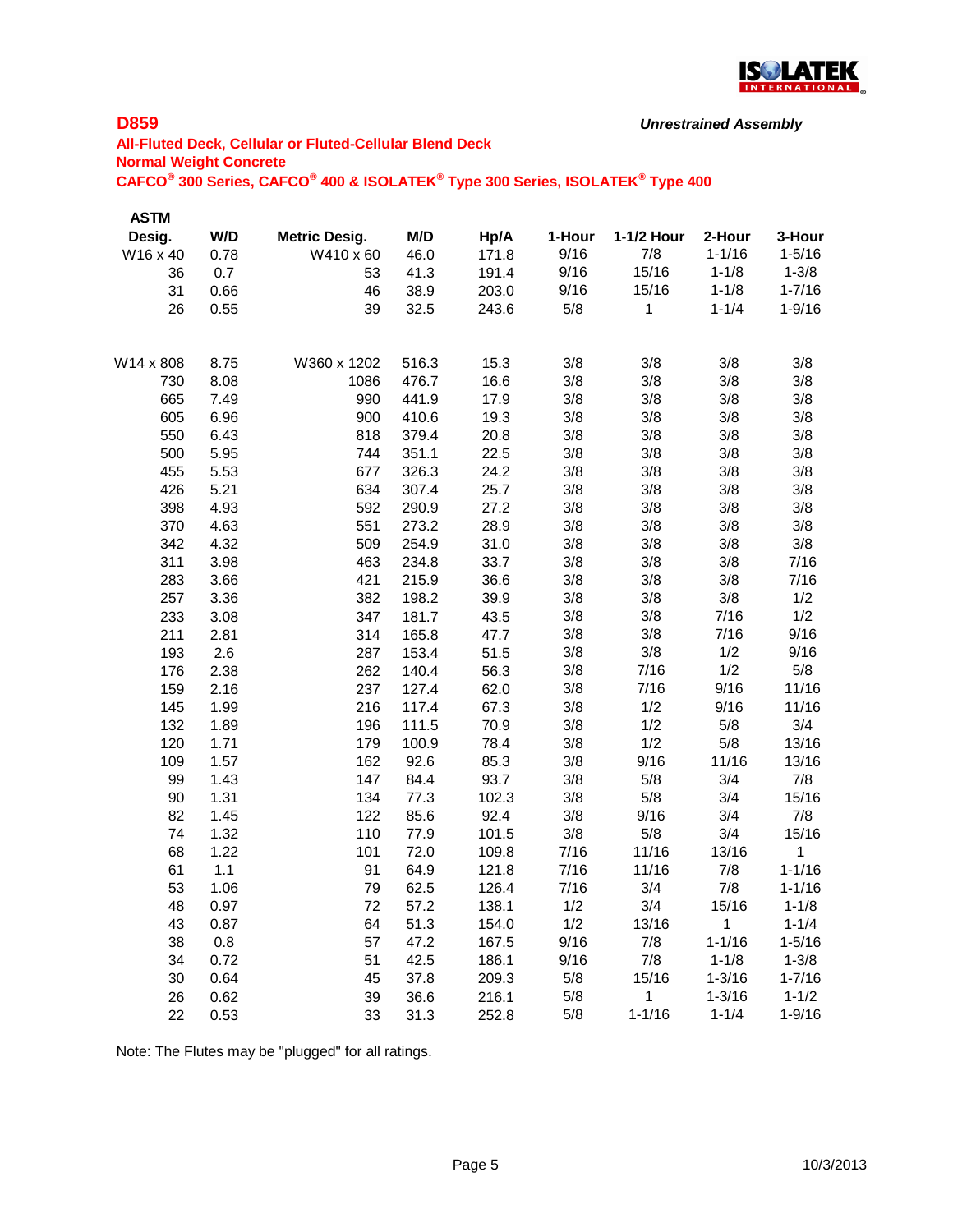

```
Unrestrained Assembly
```
# **All-Fluted Deck, Cellular or Fluted-Cellular Blend Deck Normal Weight Concrete CAFCO® 300 Series, CAFCO® 400 & ISOLATEK® Type 300 Series, ISOLATEK® Type 400**

| <b>ASTM</b> |              |                      |       |       |        |            |             |             |
|-------------|--------------|----------------------|-------|-------|--------|------------|-------------|-------------|
| Desig.      | W/D          | <b>Metric Desig.</b> | M/D   | Hp/A  | 1-Hour | 1-1/2 Hour | 2-Hour      | 3-Hour      |
| W12 x 336   | 4.85         | W310 x 500           | 286.2 | 27.6  | 3/8    | 3/8        | 3/8         | 3/8         |
| 305         | 4.49         | 454                  | 264.9 | 29.8  | 3/8    | 3/8        | 3/8         | 3/8         |
| 279         | 4.19         | 415                  | 247.2 | 32.0  | 3/8    | 3/8        | 3/8         | 3/8         |
| 252         | 3.84         | 375                  | 226.6 | 34.9  | 3/8    | 3/8        | 3/8         | 7/16        |
| 230         | 3.55         | 342                  | 209.5 | 37.7  | 3/8    | 3/8        | 3/8         | 7/16        |
| 210         | 3.27         | 313                  | 192.9 | 41.0  | 3/8    | 3/8        | 3/8         | 1/2         |
| 190         | $\mathbf{3}$ | 283                  | 177.0 | 44.7  | 3/8    | 3/8        | 7/16        | 1/2         |
| 170         | 2.72         | 253                  | 160.5 | 49.3  | 3/8    | 3/8        | 7/16        | 9/16        |
| 152         | 2.45         | 225                  | 144.6 | 54.7  | 3/8    | 7/16       | 1/2         | 5/8         |
| 136         | 2.23         | 202                  | 131.6 | 60.1  | 3/8    | 7/16       | 1/2         | 5/8         |
| 120         | 1.99         | 179                  | 117.4 | 67.3  | 3/8    | 1/2        | 9/16        | 11/16       |
| 106         | 1.77         | 158                  | 104.4 | 75.7  | 3/8    | 1/2        | 5/8         | 3/4         |
| 96          | 1.61         | 143                  | 95.0  | 83.2  | 3/8    | 9/16       | 11/16       | 13/16       |
| 87          | 1.47         | 129                  | 86.7  | 91.1  | 3/8    | 9/16       | 11/16       | 7/8         |
| 79          | 1.34         | 117                  | 79.1  | 100.0 | 3/8    | 5/8        | 3/4         | 15/16       |
| 72          | 1.23         | 107                  | 72.6  | 108.9 | 7/16   | 11/16      | 13/16       | 1           |
| 65          | 1.11         | 97                   | 65.5  | 120.7 | 7/16   | 11/16      | 7/8         | $1 - 1/16$  |
| 58          | 1.1          | 86                   | 64.9  | 121.8 | 7/16   | 11/16      | 7/8         | $1 - 1/16$  |
| 53          | 1.02         | 79                   | 60.2  | 131.4 | 7/16   | 3/4        | 7/8         | $1 - 1/8$   |
| 50          | 1.06         | 74                   | 62.5  | 126.4 | 7/16   | 3/4        | 7/8         | $1 - 1/16$  |
| 45          | 0.97         | 67                   | 57.2  | 138.1 | 1/2    | 3/4        | 15/16       | $1 - 1/8$   |
| 40          | 0.86         | 60                   | 50.7  | 155.8 | 1/2    | 13/16      | $\mathbf 1$ | $1 - 1/4$   |
| 35          | 0.81         | 52                   | 47.8  | 165.4 | 1/2    | 13/16      | 1           | $1 - 1/4$   |
| 30          | 0.69         | 45                   | 40.7  | 194.2 | 9/16   | 15/16      | $1 - 1/8$   | $1 - 3/8$   |
| 26          | 0.61         | 39                   | 36.0  | 219.6 | 5/8    | 1          | $1 - 3/16$  | $1 - 1/2$   |
| 22          | 0.62         | 33                   | 36.6  | 216.1 | 5/8    | 1          | $1 - 3/16$  | $1 - 1/2$   |
| 19          | 0.54         | 28                   | 31.9  | 248.1 | 5/8    | $1 - 1/16$ | $1 - 1/4$   | $1 - 9/16$  |
| 16          | 0.45         | 24                   | 26.6  | 297.7 | 11/16  | $1 - 1/8$  | $1 - 3/8$   | $1 - 11/16$ |
| 14          | 0.4          | 21                   | 23.6  | 335.0 | 3/4    | $1 - 3/16$ | $1 - 7/16$  | $1 - 13/16$ |
| W10 x 112   | 2.17         | W250 x 167           | 128.0 | 61.7  | 3/8    | 7/16       | 9/16        | 11/16       |
| 100         | 1.97         | 149                  | 116.2 | 68.0  | 3/8    | 1/2        | 9/16        | 11/16       |
| 88          | 1.74         | 131                  | 102.7 | 77.0  | 3/8    | 1/2        | 5/8         | 13/16       |
| 77          | 1.54         | 115                  | 90.9  | 87.0  | 3/8    | 9/16       | 11/16       | 7/8         |
| 68          | 1.38         | 101                  | 81.4  | 97.1  | 3/8    | 5/8        | 3/4         | 15/16       |
| 60          | 1.22         | 89                   | 72.0  | 109.8 | 7/16   | 11/16      | 13/16       | $\mathbf 1$ |
| 54          | 1.11         | 80                   | 65.5  | 120.7 | 7/16   | 11/16      | 7/8         | $1 - 1/16$  |
| 49          | 1.01         | 73                   | 59.6  | 132.7 | 1/2    | 3/4        | 15/16       | $1 - 1/8$   |
| 45          | 1.06         | 67                   | 62.5  | 126.4 | 7/16   | 3/4        | 7/8         | $1 - 1/16$  |
| 39          | 0.92         | 58                   | 54.3  | 145.6 | 1/2    | 13/16      | 15/16       | $1 - 3/16$  |
| 33          | 0.78         | 49                   | 46.0  | 171.8 | 9/16   | 7/8        | $1 - 1/16$  | $1 - 5/16$  |
| 30          | 0.8          | 45                   | 47.2  | 167.5 | 9/16   | 7/8        | $1 - 1/16$  | $1 - 5/16$  |